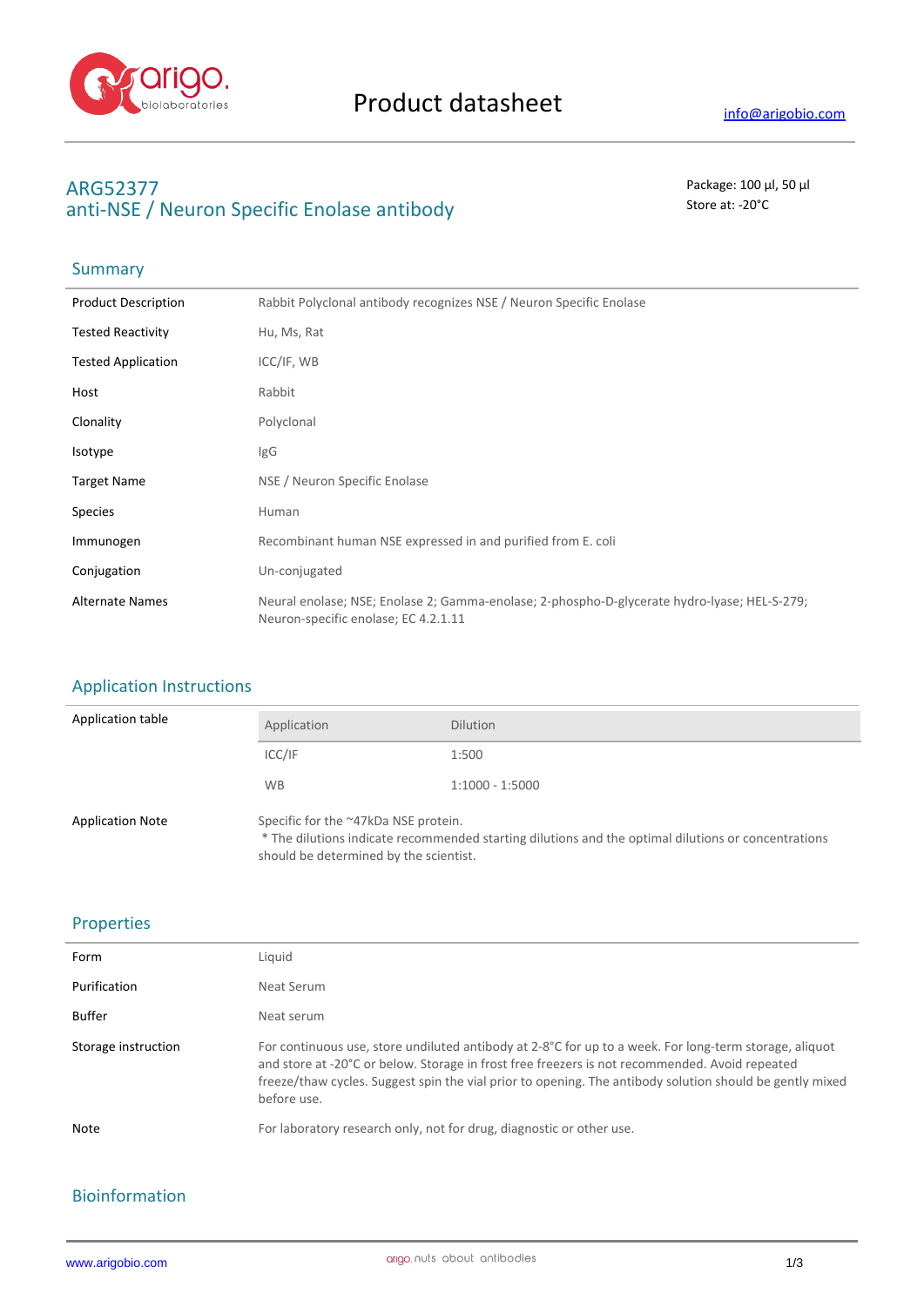| Gene Symbol                    | ENO <sub>2</sub>                                                                                                                                                                                                                                                                                                                                                                                                                                                                                                                                                                                                                                                                                                                                                                                                                                                                                                                                                                                                                                                                                                                            |
|--------------------------------|---------------------------------------------------------------------------------------------------------------------------------------------------------------------------------------------------------------------------------------------------------------------------------------------------------------------------------------------------------------------------------------------------------------------------------------------------------------------------------------------------------------------------------------------------------------------------------------------------------------------------------------------------------------------------------------------------------------------------------------------------------------------------------------------------------------------------------------------------------------------------------------------------------------------------------------------------------------------------------------------------------------------------------------------------------------------------------------------------------------------------------------------|
| Gene Full Name                 | enolase 2 (gamma, neuronal)                                                                                                                                                                                                                                                                                                                                                                                                                                                                                                                                                                                                                                                                                                                                                                                                                                                                                                                                                                                                                                                                                                                 |
| Background                     | Neuron specific enolase (NSE) is an enzyme which catalyzes the conversion of 2-phosphoglycerate to<br>phosphoenolpyruvate in the glycolytic pathway, and also the reverse reaction in gluconeogenesis. It is<br>one of three mammalian enolases, which are also known as ENO1, ENO2, and ENO3 or alternately as<br>enolase alpha, beta and gamma. The three enolases have different cell type specific expression patterns,<br>so that antibodies to them are useful cell type specific markers. (MacAlesse et al., 1988). NSE corresponds<br>to ENO2 or enolase gamma and is heavily expressed in neuronal cells. ENO1 is also known as enolase<br>alpha and as non-neuronal enolase. The third enolase, ENO3 or enolase beta, is expressed in muscle cells.<br>Since neurons require a great deal of energy, they are very rich in glycolytic enzymes such a GAPDH and<br>NSE. Antibodies to this protein are therefore useful to identify neuronal cell bodies, developing neuronal<br>lineage and neuroendocrine cells. Release of NSE from damaged neurons into CSF and blood has also<br>been used as a biomarker of neuronal injury. |
| Highlight                      | Related products:                                                                                                                                                                                                                                                                                                                                                                                                                                                                                                                                                                                                                                                                                                                                                                                                                                                                                                                                                                                                                                                                                                                           |
|                                | NSE antibodies: Anti-Rabbit IgG secondary antibodies;                                                                                                                                                                                                                                                                                                                                                                                                                                                                                                                                                                                                                                                                                                                                                                                                                                                                                                                                                                                                                                                                                       |
|                                | Related news:                                                                                                                                                                                                                                                                                                                                                                                                                                                                                                                                                                                                                                                                                                                                                                                                                                                                                                                                                                                                                                                                                                                               |
|                                | <b>Neuronal Development Marker</b>                                                                                                                                                                                                                                                                                                                                                                                                                                                                                                                                                                                                                                                                                                                                                                                                                                                                                                                                                                                                                                                                                                          |
| Research Area<br>Calculated Mw | Cancer antibody; Gene Regulation antibody; Metabolism antibody; Signaling Transduction antibody<br>47 kDa                                                                                                                                                                                                                                                                                                                                                                                                                                                                                                                                                                                                                                                                                                                                                                                                                                                                                                                                                                                                                                   |

### Images



#### **ARG52377 anti-NSE / Neuron Specific Enolase antibody WB image**

Western blot: 30 µg of Mouse brain lysate stained with ARG52377 anti-NSE / Neuron Specific Enolase antibody at 1:2000 dilution.



#### **ARG52377 anti-NSE / Neuron Specific Enolase antibody ICC/IF image**

Immunofluorescence: Mixed cortical neuron-glial cell culture from E20 Rat stained with ARG52377 anti-NSE / Neuron Specific Enolase antibody (red) at 1:500 dilution, and costained with anti-GFAP antibody (green) at 1:5000 dilution. Hoechst (blue) for nuclear staining.

The NSE antibody labels protein expressed in neuronal cells, while the GFAP antibody stains intermediate filaments in astrocytic and certain other glial cells.